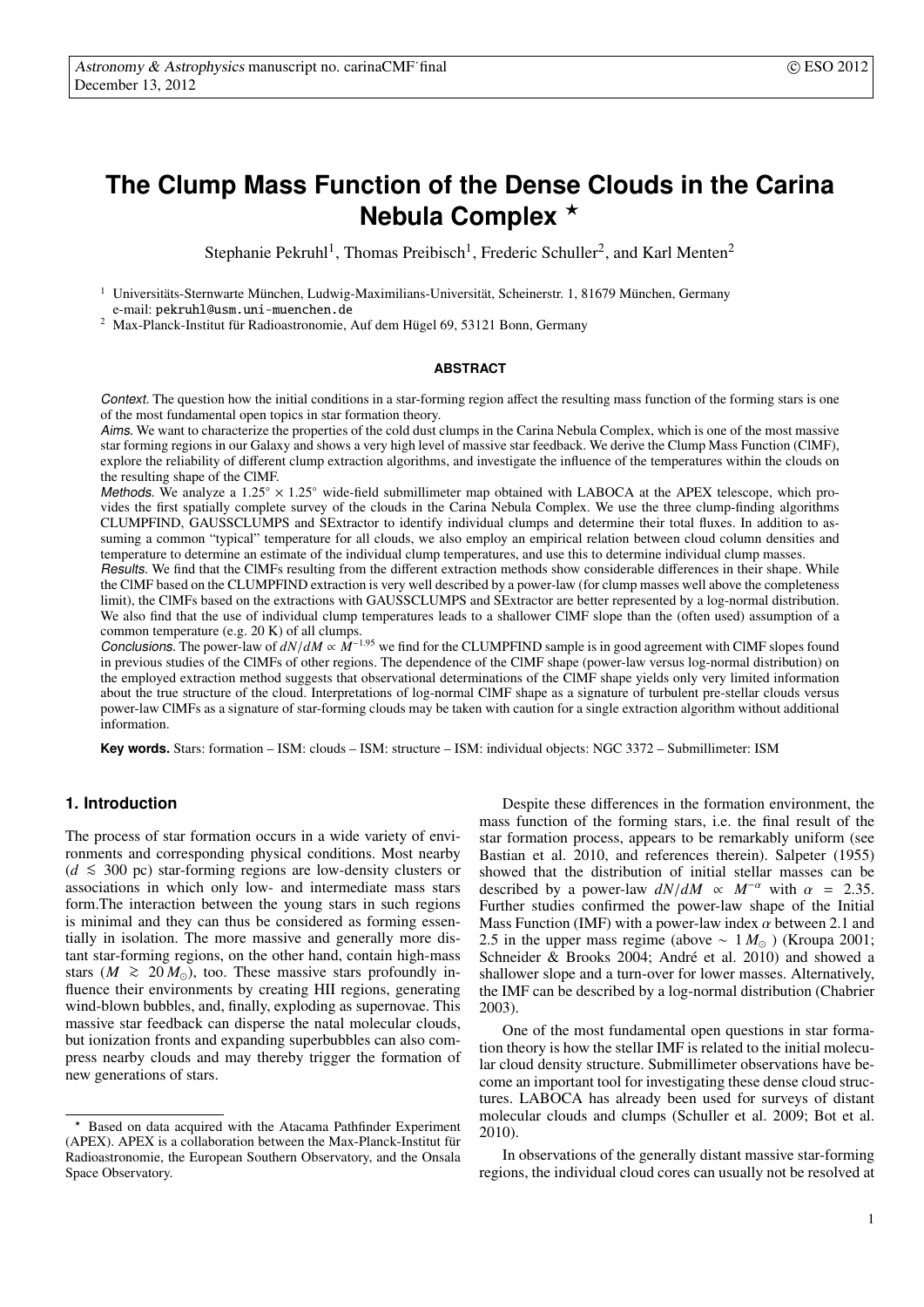submillimeter or radio wavelengths. The relevant structures accessible to the observations are then the *clumps* within a cloud and the corresponding Clump Mass Function (ClMF). Molecular line (Kramer et al. 1998; Wong et al. 2008) and dust continuum emission (Johnstone & Bally 2006; Muñoz et al. 2007) observations of several star-forming regions show that the ClMF of molecular clouds also can be described by a power-law distribution. The slope of the ClMF, with  $\alpha \sim 1.4 - 2.0$  (Elmegreen & Falgarone 1996), is, however, typically shallower than the core mass function and the stellar IMF.

Recent studies of molecular cloud structure suggest that the ClMF or the distribution function of the column density (N-PDF) can be used as an indicator for the evolutionary state of a molecular cloud (Kainulainen et al. 2009, 2011; Ballesteros-Paredes et al. 2011). In clouds in which the star formation process has not yet started, turbulence is expected to lead to a lognormal distribution. As soon as the star formation process starts, the denser structures get dominated by gravity and this should result in a power-law distribution of the masses (or column densities) in the upper mass (density) range. Therefore, the shape of the observed ClMF or density distribution function is sometimes considered as an indicator for the physical status of a cloud. One problem with such an interpretation is that different observing and analysis techniques sometimes yield different ClMF shapes for the same cloud (see Reid & Wilson 2006; Reid et al. 2010). Further determinations of the ClMF of clouds in star-forming regions are required to gain more insight into these questions.

The Carina Nebula Complex represents one of the most massive Galactic star-forming regions (see Smith & Brooks 2008, for an overview). It is located in the Sagittarius-Carina spiral arm at a very well known distance of 2.3 kpc (Smith 2002), and hosts at least 65 O stars (including several O3 stars and the O2 supergiant HD 93129A; see Smith & Brooks 2007), several Wolf-Rayet stars, and the Luminous Blue Variable  $\eta$  Carinae, which is our Galaxy's most luminous star known and expected to explode as a supernova within the next Myr. These massive stars are located in several loose clusters (Tr 14, Tr 15, Tr 16, see Trumpler 1930), with ages ranging from around 1 to several Myr. The feedback from the massive stars has already dispersed most of the initial clouds in the central region. The radiation and stellar winds of the massive stars have formed numerous giant dust pillars (South Pillars, see Smith 2006) located a few parsecs away from the stars in south-eastern and north-western direction. Several studies found clear indications for ongoing and triggered star formation in the tips of these pillars (Megeath et al. 1996; Smith & Brooks 2008; Smith et al. 2010b).

The stellar populations in the Carina Nebula Complex have recently been studied in detail in the context of comprehensive multi- wavelength surveys. A deep wide-field *Chandra* X-ray surveys has allowed to detect a large sample of the low-mass stellar population (Townsley et al. 2011; Preibisch et al. 2011a; Wang et al. 2011; Wolk et al. 2011). A very deep near-infrared survey of the central region with HAWK-I at the ESO Very Large Telescope allowed a detailed characterization of the properties of the X-ray selected young stars (Preibisch et al. 2011b). Additional information about the recent star formation processes came from *Hubble* Space Telescope (HST) observations of protostellar jets (Smith et al. 2010a) and *Spitzer* infrared imaging of the South Pillars region (Smith et al. 2010b).

While the stellar populations are by now rather well investigated, the available observations of the molecular clouds (and thus on the interaction of the massive stars and the surrounding clouds) were quite limited until recently. The most extensive existing data set of the Carina Nebula Complex at radio wavelengths is a NANTEN survey in several CO lines, covering a  $4^\circ \times 2^\circ$  area by Yonekura et al. (2005). Mopra  $^{12}CO$  (1–0) data of a smaller part of the central region, but with higher spatial resolution has been presented by Brooks et al. (1998) (see also Schneider & Brooks 2004).

We have recently performed a large-scale  $(1.25° \times 1.25°)$ submillimeter mapping of the Carina Nebula Complex with LABOCA at the APEX telescope to obtain detailed information on the structure of the cold dusty clouds (Preibisch et al. 2011c). Our LABOCA data revealed the very clumpy structure of the clouds. We found that the total mass of the dense clouds to which LABOCA is sensitive is ~  $60000 M_{\odot}$ . This value agrees fairly well with the mass estimates for the well localized molecular gas traced by  ${}^{13}$ CO (Yonekura et al. 2005). This high mass emphasizes that despite several mega-years of ongoing cloud destruction due to massive star feedback, there is still a very large amount of cloud material available for future star formation.

In this paper, we analyse the distribution of the cloud masses in the LABOCA map. We use the three common clump-finding algorithms CLUMPFIND (Williams et al. 1994), GAUSSCLUMPS (Stutzki & Guesten 1990) and SExtractor (Bertin & Arnouts 1996) to identify individual cloud clumps and to measure their total sum-mm fluxes (Sect. 2). In Sect. 3 we estimate individual temperatures for each clump and calculate the clump masses. We then discuss our results and the following consequences. Finally, Sect. 4 summarizes the results of this study.

#### **2. Observation and data analysis**

## 2.1. Observations

To investigate the clumpy dust structures and to determine the ClMF in the Carina Nebula we used the sub-mm emission data of the 1.25◦ × 1.25◦ wide-field map we derived from observations we performed at the 12-meter APEX ("Atacama Pathfinder Experiment", Güsten et al. 2006) telescope, with the Large Apex BOlometer CAmera LABOCA (see Siringo et al. 2009), which operates in the atmospheric window at  $870 \mu$ m. LABOCA has an angular resolution of 18.6 ′′ which, at the distance of the Carina Nebula, allows us to resolve structures down to 0.2 pc. The map thus is suitable to resolve the molecular clumps, but not the individual cores and provides the first spatially complete survey of the dust clouds in the Carina Nebula. These clumps are expected to be the sites at which star clusters can form, contrary to prestellar cores which are supposed to form single or gravitationally bound multiple protostars (Williams et al. 2000).

For the data reduction the BOlometer array Analysis software (BOA) (Schuller et al. 2009) has been used, resulting in a pixel size of 6.07′′ in the final map. The surface brightness can be transformed to integrated fluxes by multiplying it with the pixel-to-beam-size ratio (0.0941 beams/pixel). The average rms noise level for the map is about 20 mJy/beam, which corresponds for isolated compact clumps with estimated temperatures of *T* ≈ 20−30 K to a sensitivity limit in mass of about 2 *M*⊙. For the clouds we measure intensities up to around 4 Jy/beam. The total flux measured in the map above a  $3\sigma$  noise level amounts 1147 Jy. The observations are described in detail in Preibisch et al. (2011c).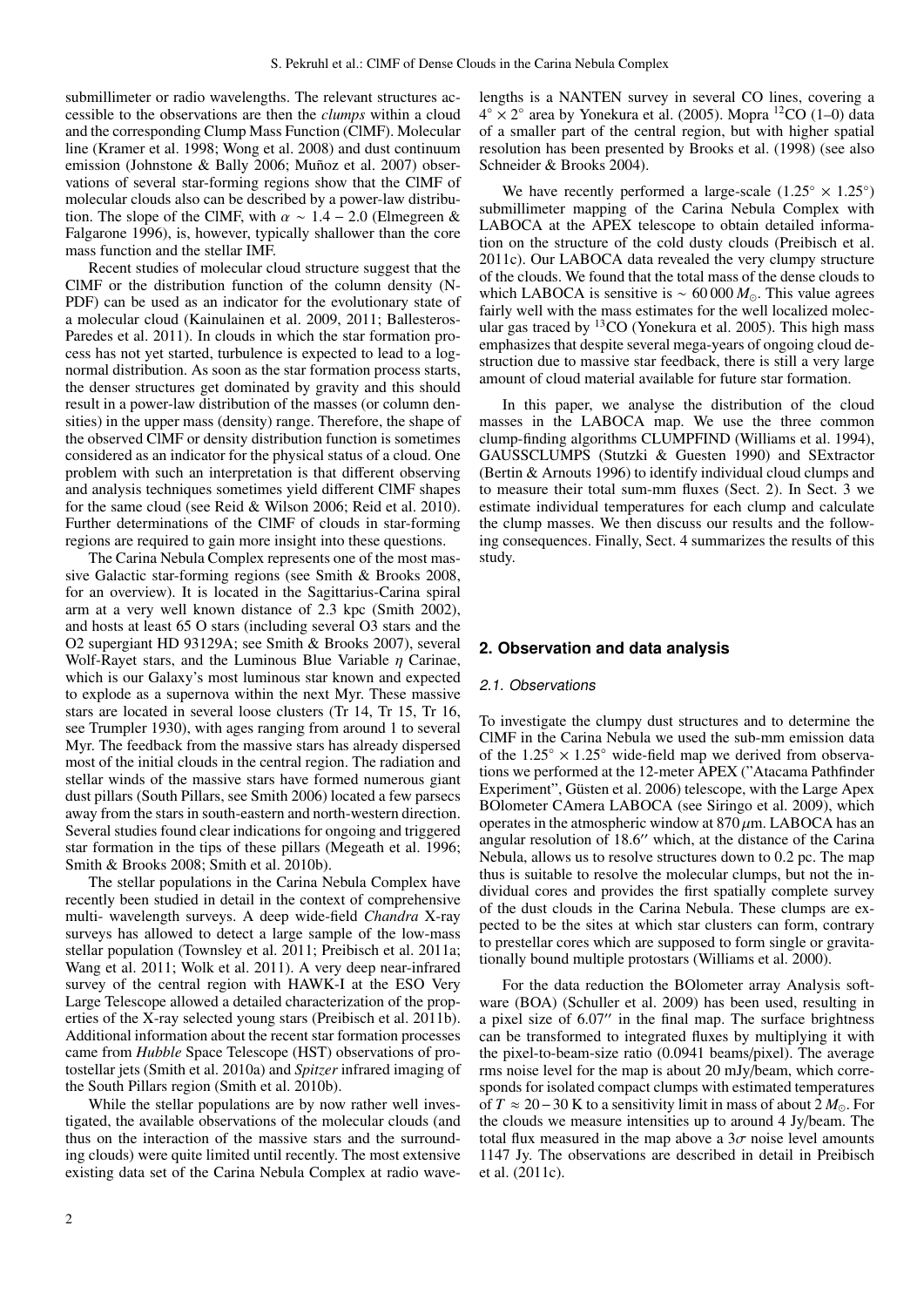

Fig. 1. A 20 arcminutes wide detail from our LABOCA map at  $870 \mu m$  of the Tr 14 region in the Carina Nebula Complex with the positions of the clumps found with the different clump-finding algorithms. The units of the scale bar on the right are Jy/beam. In the left panel the CLUMPFIND sample is shown with circles of the effective radial size of the clumps calculated by the algorithm. The GAUSSCLUMPS (middle panel) and SExtractor (right panel) samples are shown as ellipses. The sizes of their axes correspond to the rms deviations. The bright source in the lower left corner is the luminous blue variable  $\eta$  Car.



Fig. 2. The flux distribution of clumps for the three different clumpfinding algorithms with a statistical error  $\sqrt{\frac{dN}{d\log F}}$  for the CLUMPFIND sample.

## 2.2. Clump-finding algorithms

#### 2.2.1. CLUMPFIND

The CLUMPFIND (CF) algorithm from Williams et al. (1994) contours the data at a given threshold, which is recommended to be chosen as three times the rms noise of the map. Afterwards it identifies the peaks of emission which locate the clumps. It then contours the data in discrete steps defined by the user down to lower intensities until the lowest threshold is reached, assigning the pixels within the contours to the before located maxima. Blended structures are assigned via a friends-to-friends algorithm to the closest peak. No specific clump profile is assumed.

As we find an rms noise level of about 20 mJy/beam for our data we start contouring at an intensity level of 60 mJy/beam and go in steps of 40 mJy/beam up to 4.5 Jy/beam, below which all the emission of the clouds is found. CLUMPFIND extracts 687 molecular clumps with a total flux of 720 Jy from the LABOCA map. This is about 63% of the total flux in the map. A section of the central region around the star cluster Tr 14, with the clumps detected by CLUMPFIND marked as blue circles, is shown in the left panel of Fig. 1. The strong point-like source  $\eta$  Car has been excluded from this and the following samples. Fig. 2 shows the distribution of the extracted total fluxes *Ftot*.

#### 2.2.2. GAUSSCLUMPS

GAUSSCLUMPS (GC) (Stutzki & Guesten 1990) is a least square fitting algorithm, that assumes the clumps to have a Gaussian shape and works directly on the continuous intensity distribution of the data. It first searches for the highest intensity peak on the data map and fits a Gaussian shaped clump around it. Then the algorithm subtracts the clump from the original map generating a new map on which it continues with the next iteration step.

The GAUSSCLUMPS algorithm calculates an rms noise level of 22 mJy/beam, and we define a detection threshold of  $3\sigma$ , so we can compare the results. 371 clumps are detected, only about half the number found by CLUMPFIND (see Fig. 1, middle panel; Fig. 2). Nevertheless, the total flux of 728 Jy within these clumps, is nearly the same as for the CLUMPFIND clumps.

#### 2.2.3. SExtractor

The third algorithm we used to analyse the data is the SExtractor (SE) software from Bertin & Arnouts (1996), which originally was developed to detect stars and galaxies in large surveys. However the algorithm has also been used to extract sources in sub-mm observations of molecular cloud structures (Schuller et al. 2009; Coppin et al. 2000). Like the CLUMPFIND algorithm it uses the thresholding method to locate the clumps. To deblend sources the algorithm contours them at 30 exponentially spaced levels between the peak values of the detected sources and the detection threshold and follows the structure downwards. At each of this levels it tests if there is another peak, with an intensity exceeding a certain fraction of the total intensity. If this is the case, it extracts a new source. For each pixel between maxima, SExtractor calculates its contribution to each object by assuming a Gaussian profile, and converts this into a probability for that pixel to be assigned to a certain object.

SExtractor determined an rms noise level of about 30 mJy/beam so we used a detection threshold of  $2\sigma$  to make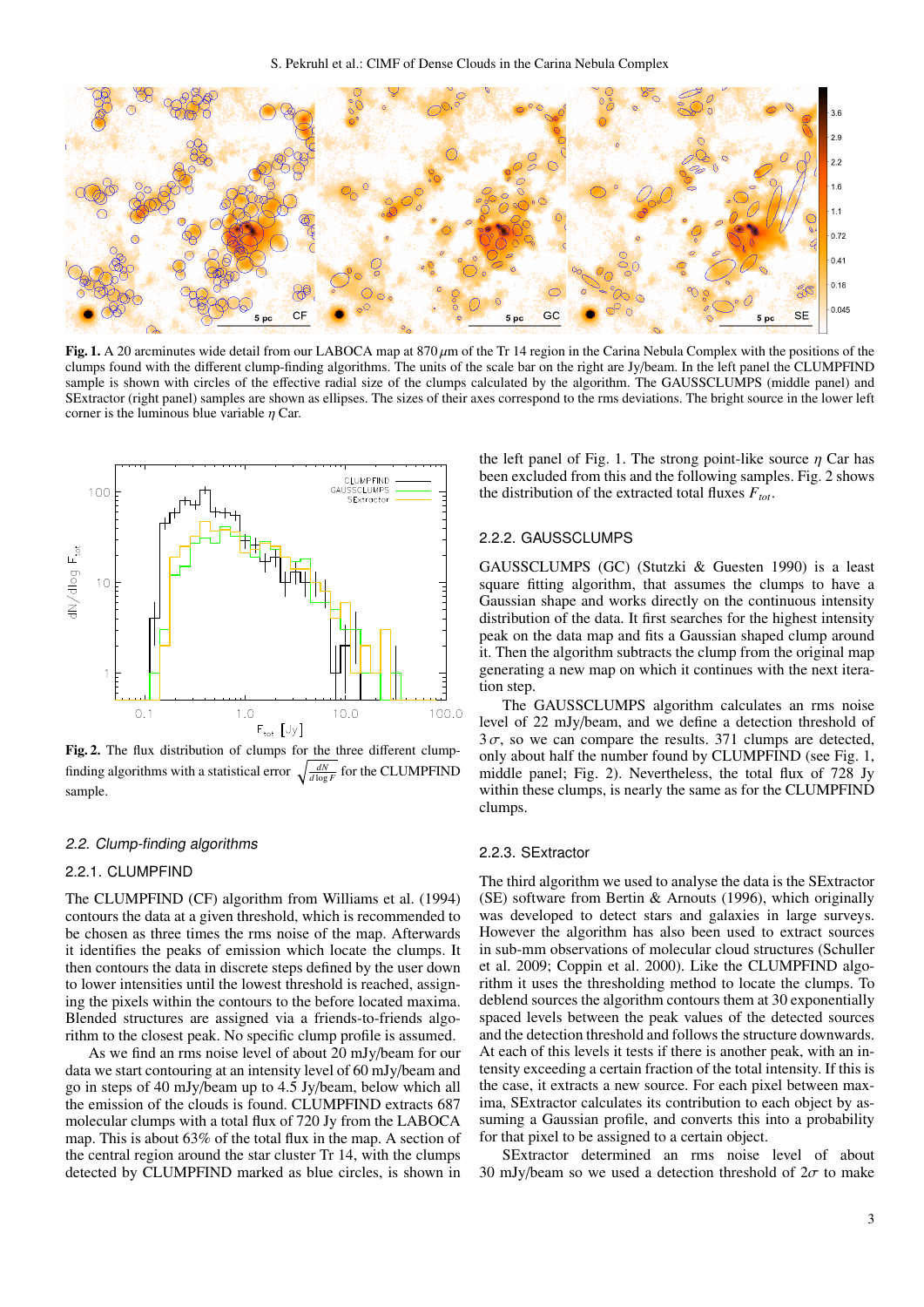

Fig. 3. The relative difference of the GAUSSCLUMPS (green) and SExtractor (yellow) fluxes with respect to the CLUMPFIND fluxes of the 38 commonly identified clumps.

our results comparable to the other algorithms. Corresponding to our resolution we defined the minimal area of a detected clump to 10 pixel. SExtractor finds 432 sources (see Fig. 1, right panel; Fig. 2) with a total flux of 823 Jy, 72% of the total flux in the map. This is slightly higher than the results of the other algorithms.

All the extracted sources of the SExtractor sample, as well as the clumps identified by the former algorithms, have fluxes above 1.6 Jy/beam, except 18 of them that we considered artefacts and do not further take into account in our analysis.

## 2.3. Common Sources

The three used extraction algorithms are working along different principles. While CLUMPFIND assumes no specific clump profile, the other two algorithms presume a Gaussian shape. Furthermore the CLUMPFIND and SExtractor algorithms use thresholding methods, while the GAUSSCLUMPS algorithm works on residual maps.

In order to check how well the extraction results of the different algorithms agree, we defined a sample of "common sources", where the same clump is detected by all three algorithms. In the crowded and filamentary clouds in the center of the Carina nebula, many clumps are blended; therefore, the different algorithms produce often quite different decomposition results.

However, in the less crowded parts of our map, we could identify 38 rather isolated clumps which are detected by all three algorithms in a consistent way. For these, we compare the derived total fluxes in Fig. 3, where we plot the relative difference of the GAUSSCLUMPS and SExtractor fluxes with respect to the CLUMPFIND fluxes. The plot shows a generally reasonable agreement, although differences by factors up to ∼ 2−3 are seen in the total fluxes for some of the faintest clumps in the common sample. For the majority of the clumps the deviations are less than 50%, and for most of the brighter clumps very good agreement, with deviations of less than 10%, is found. From this we conclude that for sufficiently bright isolated clumps the three extraction algorithms yield consistent total fluxes.

#### **3. Results and Discussion**

#### 3.1. Determination of clump temperatures and masses

The masses of clumps can be calculated from the observed submm flux of thermal dust emission, which is optically thin, via

$$
M = \frac{d^2 F_{\nu, \text{tot}} R}{B_{\nu}(T_d) \, \kappa_{\nu}} \tag{1}
$$

where  $F_{v, \text{tot}}$  is the observed spectral flux integrated over the source and *d* is the distance of the molecular cloud. For the gas-to-dust mass ratio *R* and the dust emissivity  $\kappa$  we used the values from Schuller et al. (2009) i.e.  $R = 100$  and  $\kappa_{870 \mu m}$ 1.85 cm<sup>2</sup> g<sup>-1</sup>.  $B_v(T_d)$  is the Planck function for a given dust temperature  $T_d$  (see also Preibisch et al. 2011c).

A difference in temperature of only a few degrees in the relevant regime can change the derived masses of the clumps by a factor of  $2 - 3$  and therefore strongly affect the derived ClMF of the region (Stamatellos et al. 2007). Hence, for a reliable mass estimation a good approximation of the temperatures of the clumps is indispensable.

Unfortunately, for single-wavelength data sets (such as our LABOCA map) no direct determination of the cloud temperature is possible. In many investigations it is assumed that all clouds in a map would have a common temperature, e.g. 15 K (e.g. Mookerjea et al. 2004; Kirk et al. 2006). While this may be a reasonable approximation in the case of more or less isolated clouds in a quiescent environment, we believe that such an assumption is not valid in the case of the Carina Nebula. The clumps in different parts of the complex will be affected by strongly different levels of irradiation, depending on the physical distance from the nearest massive stars, and this should lead to considerable differences of the cloud temperatures.

In general, clouds with high column density should be cooler than low-column density clouds, because their interior is better shielded from the external radiation field. Such a relation between column density and cloud temperature has been observed in several cases, and can provide us with important information for an estimation of cloud masses. Peretto et al. (2010) recently determined the temperatures and the column densities of a sample of 22 infrared dark clouds (IRDCs) from the Hi-GAL Galactic Plane survey (see Molinari et al. 2010) by analyzing their spectral energy distributions. Their Fig. 6 shows the expected anti-correlation between column density and temperature. To quantify this relation, we used their column density peak data, performed an Ordinary Least Squares (OLS) Bisector fit (Isobe et al. 1990) and found the relation

$$
\log N_{\text{H}_2}[\text{cm}^{-2}] = 25.6 - 0.22 \log T_d[\text{K}]. \tag{2}
$$

Since the column density of a clump with a dust temperature *T<sup>d</sup>* is given by

$$
N_{\text{H}_2} = \frac{F_{\nu, \text{max}} R}{B_{\nu}(T_d) \ \Omega \ \kappa_{\nu} \ \mu \, m_{\text{H}}} \quad , \tag{3}
$$

where  $F_{\nu, \text{max}}$  is the spectral peak flux,  $\Omega$  is the beam solid angle, and  $\mu$  is the mean molecular weight, we have two equations relating the observed flux, column density, and temperature. We can now solve for the temperature for which the column density computed from Eq. (3) is closest to the relation in Eq. (2).

This gives us two solutions, from which we can reject the first one as it leads to temperatures below 4 K. The second solution gives us, for all samples, temperatures between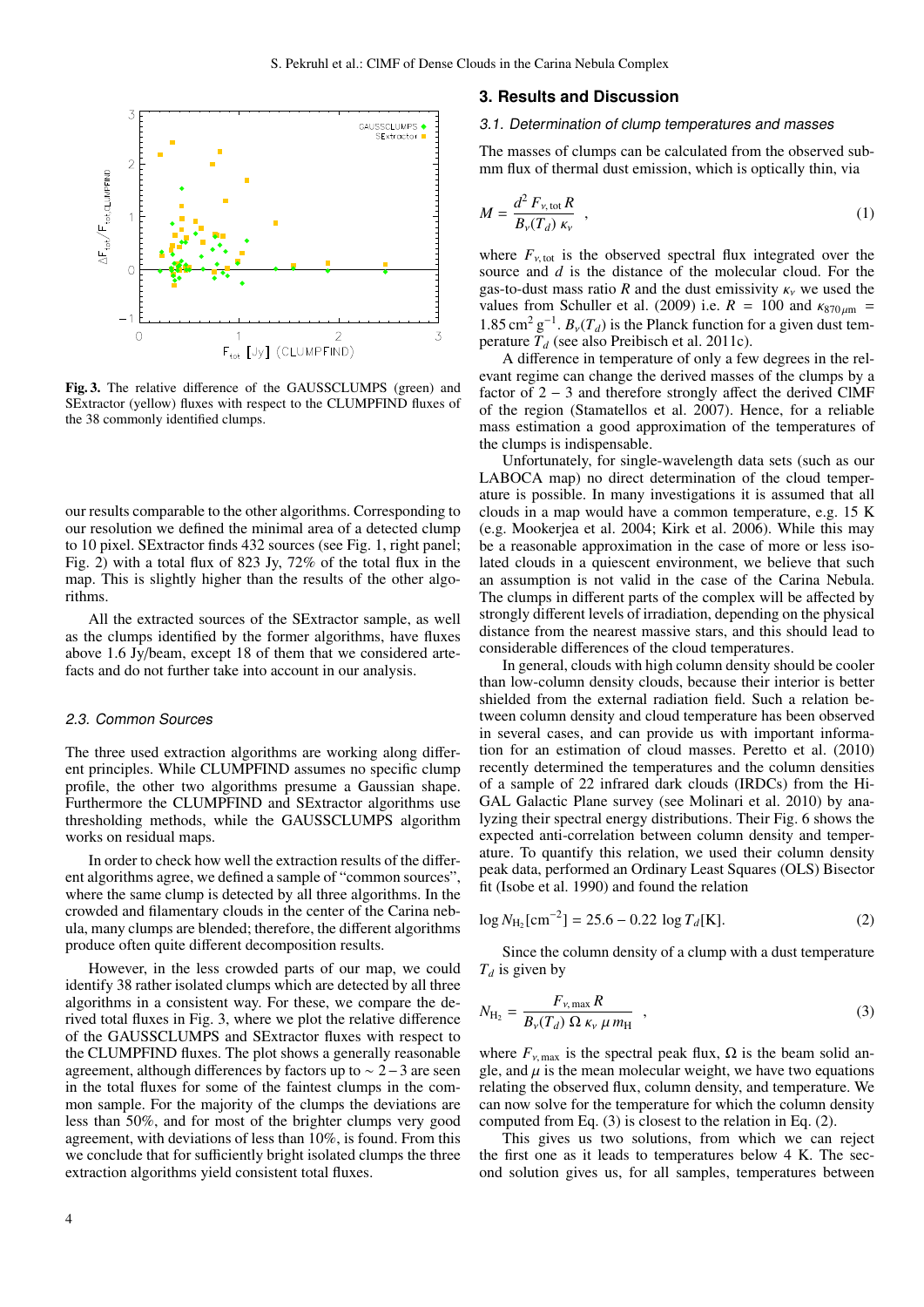

Fig. 5. The temperatures and fluxes of the CLUMPFIND sample, overplotted on the LABOCA map. The color of the circles corresponds to the calculated temperatures and the size of the circles to the measured flux (∼ 2–373 Jy/beam). The position of  $\eta$  Car is marked by the black star. The black box represents the region shown in Fig. 1, centred around Tr 14 ( $RA(J2000)=161°$ , Dec (J2000)=-59°.6).

8.5 − 18.5 K, which are typical values for molecular clouds and clumps (Bergin & Tafalla 2007). Most of the clumps (CF: 92 %, GC: 86 %, SE: 87 %) have temperatures above 14 K (see Fig. 4, top panel). The column density distributions we derive for the different samples are shown in the bottom panel of Fig. 4.

In Fig. 5 we show the location and the temperature of the clumps extracted with CLUMPFIND. The clump temperatures are shown by the color while the size of the circles increases with the measured flux  $F_{\nu, \text{tot}}$  (see also Fig. 2). The clumps are assembled along filamentary structures and pillars. These pillars show cold dense clumps on their tips, within which star formation occurs. Most of the brightest clumps are located within the structures a few arcminutes to the west of the Tr 14 cluster, where the clouds are dense and massive. The ionizing radiation of the nearby cluster can only affect the cloud surfaces and does not pervade to the cool center of the cloud.

# 3.2. The Clump Mass Function (ClMF)

With these individual clump temperature estimates we now can derive the masses of individual clumps. We find masses between about 5  $M_{\odot}$  and 4.7 × 10<sup>3</sup>  $M_{\odot}$  and the total mass extracted in clumps is about  $42 \times 10^3 M_{\odot}$  (see Table 1).

For the *di*ff*erential* Clump Mass Function (ClMF) we plot the number of clumps *dN* within a logarithmic mass interval *d* log(*M*) against the mass. Up to ~ 10  $M_{\odot}$  our sample is not complete due to the mass sensitivity limit and the wide range of background levels at different locations in our map. For clump masses above  $\sim 10 - 20 M_{\odot}$  one can see the expected decrease in the number of clumps for rising clump mass, which roughly follows a power-law

$$
\frac{\mathrm{d}N}{\mathrm{d}M} \propto M^{-\alpha}.\tag{4}
$$

To derive the slope of the power-law tail of the mass spectra, we use the method of Maschberger & Kroupa (2009) to fit the distribution. They use a bias-free Maximum Likelihood (ML) estimator to determine the power- law exponent without binning. This method takes into account data only above a given lower cut-off limit to calculate the power-law index. In order to make sure that the fit is not affected by incompleteness effects at lower masses, we use a conservative lower cut-off limit at  $50 M_{\odot}$  (gray dashed line in Fig. 6) for the fit. For the power-law index we find  $\alpha_{CF} = 1.95 \pm 0.07$ ,  $\alpha_{GC} = 1.95 \pm 0.06$  and  $\alpha_{SE} = 1.89 \pm 0.06$  for the CLUMPFIND, GAUSSCLUMPS and SExtractor samples, respectively (see Table 1).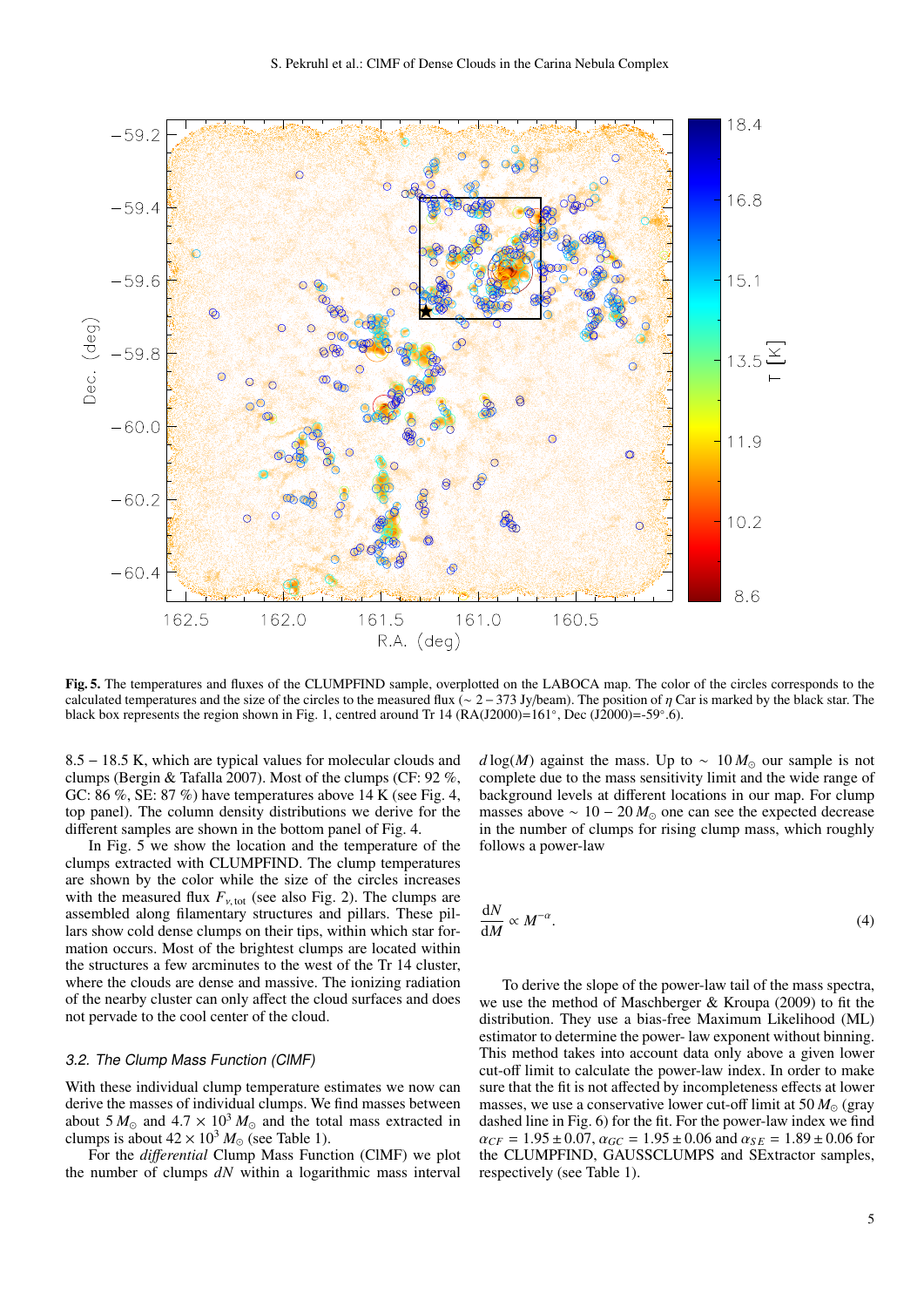

Fig. 4. The distribution of individual clump temperatures (top) and column densities (bottom), with statistical errors, as found from Eq. (3) and Eq. (2) for the three different clump-finding algorithms.



Fig. 6. The mass histograms derived with the three different clumpfinding algorithms CLUMPFIND (top), GAUSSCLUMPS (middle) and SExtractor (bottom). The black lines show the samples and their powerlaw slopes with the temperatures derived from the relation we got from Peretto et al. (2010). The dashed gray line shows the used lower cut-off limit for these samples. For the red line we assumed a constant temperature of 10 K for all clumps. If we assume a constant temperature of 20 K the slope does not change, but the mass distribution is shifted to lower masses (blue arrow).

## 3.3. ClMF assuming constant cloud temperature

A difference in temperature of only a few degrees can change the derived masses of the clumps significantly. Here we investi-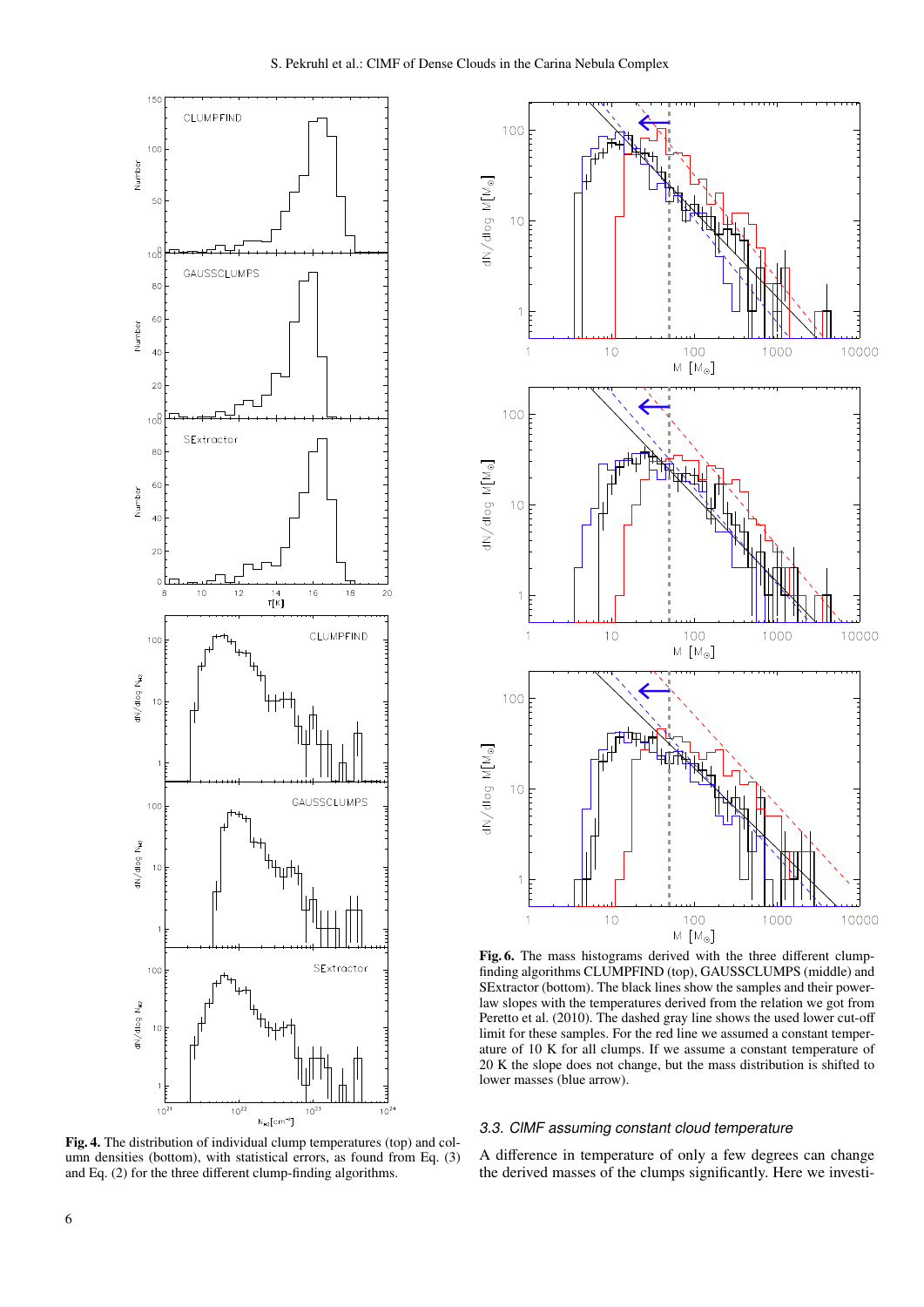|  |  | Table 1. The masses and power-law indices for the CLUMPFIND, |  |  |  |
|--|--|--------------------------------------------------------------|--|--|--|
|  |  | <b>GAUSSCLUMPS</b> and <b>SExtractor</b> samples             |  |  |  |

|                                                                   | $#^a$                                      | $M_{tot}$          | $M_{max}$     | $M_{min}$     | $M_{peak}$    | $\alpha^b$      |  |  |  |  |
|-------------------------------------------------------------------|--------------------------------------------|--------------------|---------------|---------------|---------------|-----------------|--|--|--|--|
|                                                                   |                                            | $[10^3 M_{\odot}]$ | $[M_{\odot}]$ | $[M_{\odot}]$ | $[M_{\odot}]$ |                 |  |  |  |  |
| individual clump temperatures; lower cut-off limit: $50M_{\odot}$ |                                            |                    |               |               |               |                 |  |  |  |  |
| CF                                                                | 687                                        | 42.2               | 4 652.2       | 5.2           | 15.8          | $1.95 \pm 0.07$ |  |  |  |  |
| GC                                                                | 371                                        | 42.6               | 4 4 5 8 .2    | 8.2           | 25.1          | $1.95 \pm 0.06$ |  |  |  |  |
| SE.                                                               | 414                                        | 48.2               | 2972.8        | 5.7           | 15.8          | $1.89 \pm 0.06$ |  |  |  |  |
|                                                                   | T=10K; lower cut-off limit: $100M_{\odot}$ |                    |               |               |               |                 |  |  |  |  |
| CF                                                                |                                            | 69.1               | 3 3 6 6 .2    | 14.7          | 39.8          | $2.15 \pm 0.08$ |  |  |  |  |
| GC                                                                |                                            | 69.9               | 3 2 2 5 .9    | 14.6          | 63.1          | $2.08 \pm 0.06$ |  |  |  |  |
| <b>SE</b>                                                         |                                            | 78.8               | 2676.9        | 15.4          | 39.8          | $1.99 \pm 0.06$ |  |  |  |  |
|                                                                   | T=20K; lower cut-off limit: $32M_{\odot}$  |                    |               |               |               |                 |  |  |  |  |
| CF                                                                |                                            | 21.0               | 1 0 24.4      | 4.5           | 12.6          | $2.14 \pm 0.08$ |  |  |  |  |
| GC                                                                |                                            | 21.3               | 981.6         | 4.5           | 20.0          | $2.06 \pm 0.06$ |  |  |  |  |
| <b>SE</b>                                                         |                                            | 24.0               | 814.6         | 4.7           | 12.6          | $2.02 \pm 0.06$ |  |  |  |  |

Notes. The results are shown for the individual temperature case and the two constant temperatures. For each temperature we use an according conservative lower cut-off limit.

 $^{(a)}$  Number of clumps <sup>(*b*)</sup> power-law index;  $dN/dM \propto M^{-\alpha}$ 

gate how the ClMF depends on the estimated temperature. For comparison we therefore, also computed clump masses based on the assumption of isothermal clouds and considered two different values for the cloud temperature, 10 K and 20 K. These values are often assumed in sub-mm studies of molecular clouds (e.g. Johnstone et al. 2000; Kirk et al. 2006; Schuller et al. 2009). If we assume constant temperatures for all clumps the overall shape of the ClMFs keeps the same, but we derive a steeper power-law slope (e.g. for 10 K  $\alpha_{CF}$  = 2.15  $\pm$  0.08,  $\alpha_{GC}$  = 2.08 ± 0.06 and  $\alpha_{SE}$  = 1.99 ± 0.06 for a lower cutoff limit of  $100M_{\odot}$ ). The slopes for the two different constant temperatures stay the same within their errors, as a change of temperature corresponds to a constant shift in mass (Fig. 6). The masses range between about 4  $M_{\odot}$  and  $1 \times 10^3$   $M_{\odot}$  for 20 K and about  $14 M_{\odot}$  and  $3.3 \times 10^{3} M_{\odot}$  for a temperature of 10 K. The results are summarized in Table 1.



Fig. 7. The mass distribution of the CLUMPFIND sample with its power-law slope ( $\alpha = 1.95$ ) in black. In green the GAUSSCLUMPS sample is over plotted with its log-normal fit. The dashed gray line shows the lower cut-off limit.

#### 3.4. Power-law versus Log-normal

Peretto & Fuller (2010) found, for a sample of gravitationally bound IRDCs, a power-law index  $\alpha \sim 1.8$ , while the slope of the mass spectra of unbound fragments steepens at the high mass end. They also show that the mass function of the fragments can be well described by a log-normal distribution. These results are in agreement with the theoretical work of Hennebelle & Chabrier (2008) and with studies of the probability distribution function of the column density (N-PDF) within molecular clouds which displays log-normal shapes for turbulent structures and power-law behaviour for gravitationally dominated clouds (Kainulainen et al. 2011; Ballesteros-Paredes et al. 2011).

When we calculate the power-law slope for different lower cut-off limits, starting from the peak mass to higher masses, we find that the power-law index for our CLUMPFIND sample is quite robust, within the errors, regardless of whether we assume individual or constant temperatures for the clumps. The slopes of the other two samples however become continuously steeper while shifting the cut-off point to higher masses. This indicates that GAUSSCLUMPS and SExtractor samples can be also described by a log-normal function as well as by a power-law while the CLUMPFIND sample shows a clear power-law behavior (Fig. 7). We thus find that, the results of the before mentioned studies have to be used with caution while drawing conclusions on the physical state of a single molecular cloud, as the shape of the ClMF can highly depend on the clump extracting method. Whether the clumps are gravitationally bound or dominated by turbulence has to be confirmed otherwise, e.g. by determining their virial parameter (Bertoldi & McKee 1992).

## **4. Summary**

We analysed a large-scale sub-mm map of the Carina Nebula Complex to investigate the molecular cloud structures of the region (Preibisch et al. 2011c). From this map we extract the clumps with three common clump-finding algorithms (CLUMPFIND, GAUSSCLUMPS and SExtractor) to derive the ClMF. We therefore are able to compare the resulting ClMFs and to test the influence of the extraction method and the effects of the assumed temperatures on the ClMF (see Table 1).

The assumption of a uniform temperature for the whole area disregards that the different regions within the Carina Nebula Complex are affected by highly variable levels of irradiation and stellar feedback. Hence we used an empirical calibration of the relation between column density and temperature, which we adopted from data of Peretto et al. (2010), to estimate the temperatures and masses of the individual clumps. The clump temperatures for all extraction methods lie between 8.5 − 18.5 K, which are characteristic temperatures for molecular clumps.

From the subsequent resulting masses we derived the ClMFs of this region. For masses above  $50 M_{\odot}$  all samples can be described by a power-law with index  $\alpha$  around 1.9, as defined in Eq. (4). This is in good agreement with the results of other studies of clump mass distributions in molecular clouds (Elmegreen & Falgarone 1996; Kramer et al. 1998; Schneider & Brooks 2004). The slope of the power-law we found is also quite similar to the slopes for cluster mass functions (e.g. Lada & Lada 2003). If we assume a uniform temperature for all clumps  $(10 K / 20 K)$ the power-law slope gets steeper.

The GAUSSCLUMPS and SExtractor samples show a lack of clumps in the low-mass range, while the CLUMPFIND algorithm finds for this mass regime at least twice the number of clumps. So even when the high mass end of the thus